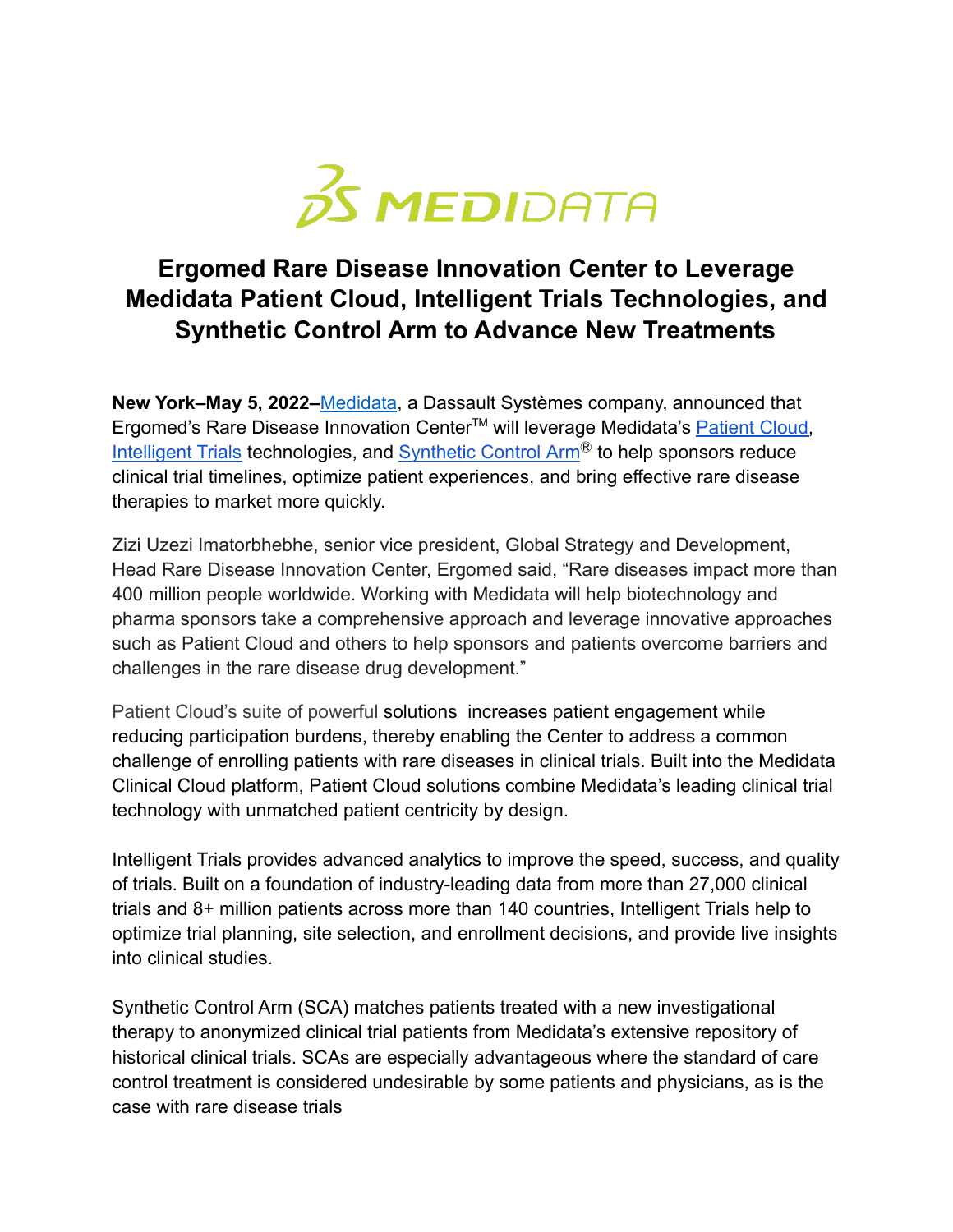"Medidata continues to expand its patient-centric offerings by delivering comprehensive solutions for the development of therapeutics for some of the world's most rare and difficult to treat diseases," said Joan Shaiman, senior vice president, Partners at Medidata. "The expansion of our partnership with Ergomed will not only improve their trial reach and scope, but enable them to attract additional sponsor business."

More than 7,000 rare diseases have been identified in the U.S. alone, but only 500 therapies have been approved. Medidata has supported more than 1,800 rare disease clinical trials with nearly 300,000 enrolled patients.

Medidata is a wholly owned subsidiary of Dassault Systèmes, which with its 3DEXPERIENCE platform is positioned to lead the digital transformation of life sciences in the age of personalized medicine with the first end-to-end scientific and business platform, from research to commercialization.

## **About Medidata**

Medidata is leading the digital transformation of life sciences, creating hope for millions of patients. Medidata helps generate the evidence and insights to help pharmaceutical, biotech, medical device and diagnostics companies, and academic researchers accelerate value, minimize risk, and optimize outcomes. More than one million registered users across 1,900+ customers and partners access the world's most trusted platform for clinical development, commercial, and real-world data. Medidata, a Dassault Systèmes company (Euronext Paris: FR0014003TT8, DSY.PA), is headquartered in New York City and has offices around the world to meet the needs of its customers. Discover more at [www.medidata.com](http://www.medidata.com) and follow us [@Medidata](http://twitter.com/Medidata).

## **About Dassault Systèmes**

Dassault Systèmes, the 3DEXPERIENCE Company, is a catalyst for human progress. We provide business and people with collaborative 3D virtual environments to imagine sustainable innovations. By creating virtual twin experiences of the real world with our 3DEXPERIENCE platform and applications, our customers push the boundaries of innovation, learning and production to achieve a more sustainable world for patients, citizens, and consumers. Dassault Systèmes brings value to more than 300,000 customers of all sizes, in all industries, in more than 140 countries. For more information, visit [www.3ds.com](http://www.3ds.com/)

3DEXPERIENCE, the Compass icon, the 3DS logo, CATIA, BIOVIA, GEOVIA, SOLIDWORKS, 3DVIA, ENOVIA, NETVIBES, MEDIDATA, CENTRIC PLM, 3DEXCITE, SIMULIA, DELMIA, and IFWE are commercial trademarks or registered trademarks of Dassault Systèmes, a French "société européenne" (Versailles Commercial Register # B 322 306 440), or its subsidiaries in the United States and/or other countries.

**Contact:** Tom Paolella Senior Director, Corporate Communications & Affairs +1-848-203-7596 [thomas.paolella@3ds.com](mailto:thomas.paolella@3ds.com)